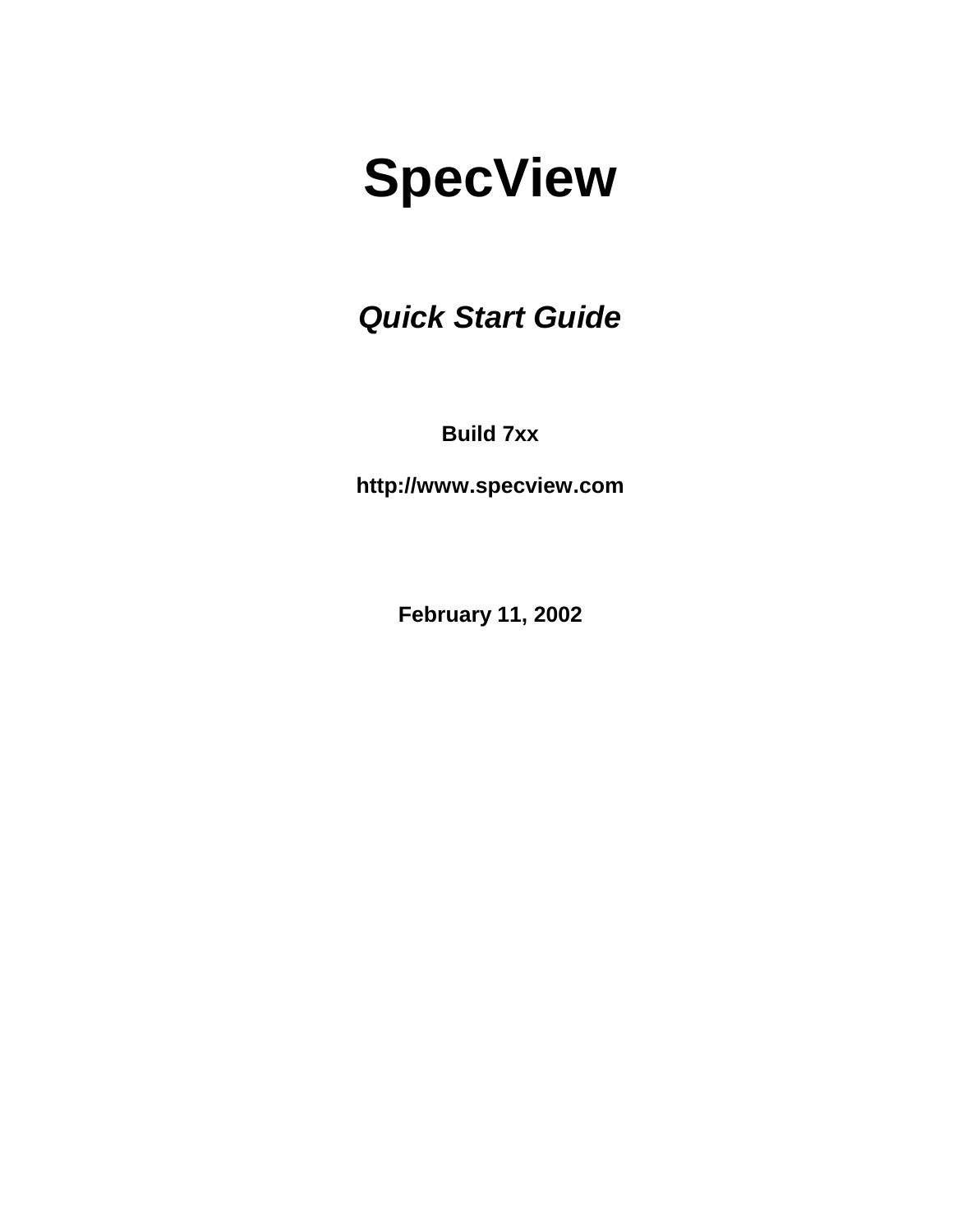### **DISCLAIMER**

*SpecView software communicates with industrial instrumentation and it displays and stores the information it receives. It is always possible that the data being displayed, stored or adjusted is not as expected. ERRORS IN THE DATABASE OR ELSEWHERE MEAN THAT YOU COULD BE READING OR ADJUSTING SOMETHING OTHER THAN YOU EXPECT!* 

*Safety devices must ALWAYS be used so that safe operation of equipment is assured even if incorrect data is read by or sent from SpecView. SpecView itself MUST NOT BE USED IN ANY WAY AS A SAFETY DEVICE!* 

**SpecView will not be responsible for any loss or damage caused by incorrect use or operation, even if caused by errors in programs supplied by SpecView Corporation.** 

### **Warranties & Trademarks**

This document is for information only and is subject to change without prior notice. SpecView is a registered trademark of SpecView Corporation Windows is a trademark of Microsoft Corporation. All other products and brand names are trademarks of their respective companies.

Copyright 1995-2002 by SpecView Corporation. All Rights Reserved.

This document was produced using the HelpBreeze Document Wizard. HelpBreeze<sup>™</sup> is a trademark of Solutionsoft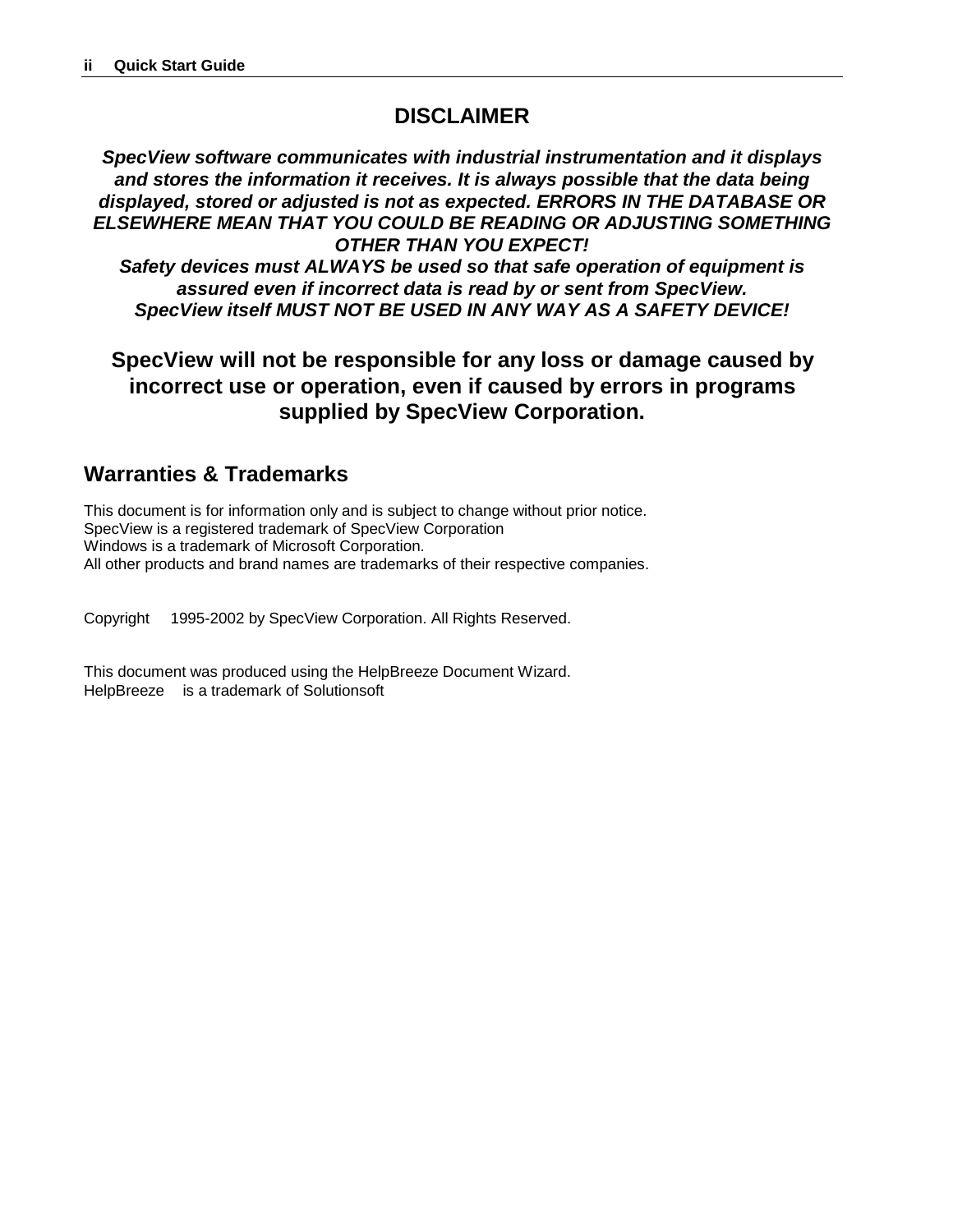# **Quick Start**

#### *NOTE: Press the F1 key at any time for help*

This quick start guide covers the installation and initial configuration of SpecView.

**Once all the steps below have been followed, your screen should look similar to this:** 



The steps are as follows: Installing SpecView *Starting SpecView (see page 4)*

**If you have no instrum[en](#page-3-0)t currently connected to your computer then follow:** 

*Manual Configuration (see page 4)*

#### **or, if you do have an Instrumen[t\(s](#page-6-0)) connected, then follow:**

*Automatically detecting instruments and displaying Instrument Views (see page [7\)](#page-8-0)*

#### **Then continuing:**

*Adding a variable to a Graphical Display Window (GDW) (see page [9\)](#page-11-0)*

*Drawing Trend charts (see page 12)*

*Defining a second GDW (see pa[ge 1](#page-13-0)4)*

*Adding buttons to switch between [GDW](#page-13-0)s (see page [14\)](#page-15-0)*

*Adding a Bar chart to a GDW (see page 16)*

*Seeing how it works in Runtime Mode (s[ee p](#page-16-0)age 17)*

*NOTE: SpecView's name for each sc[ree](#page-17-0)n is a GDW (Graphical Display Window) Each GDW is saved as a file on disk, much like a Word document.*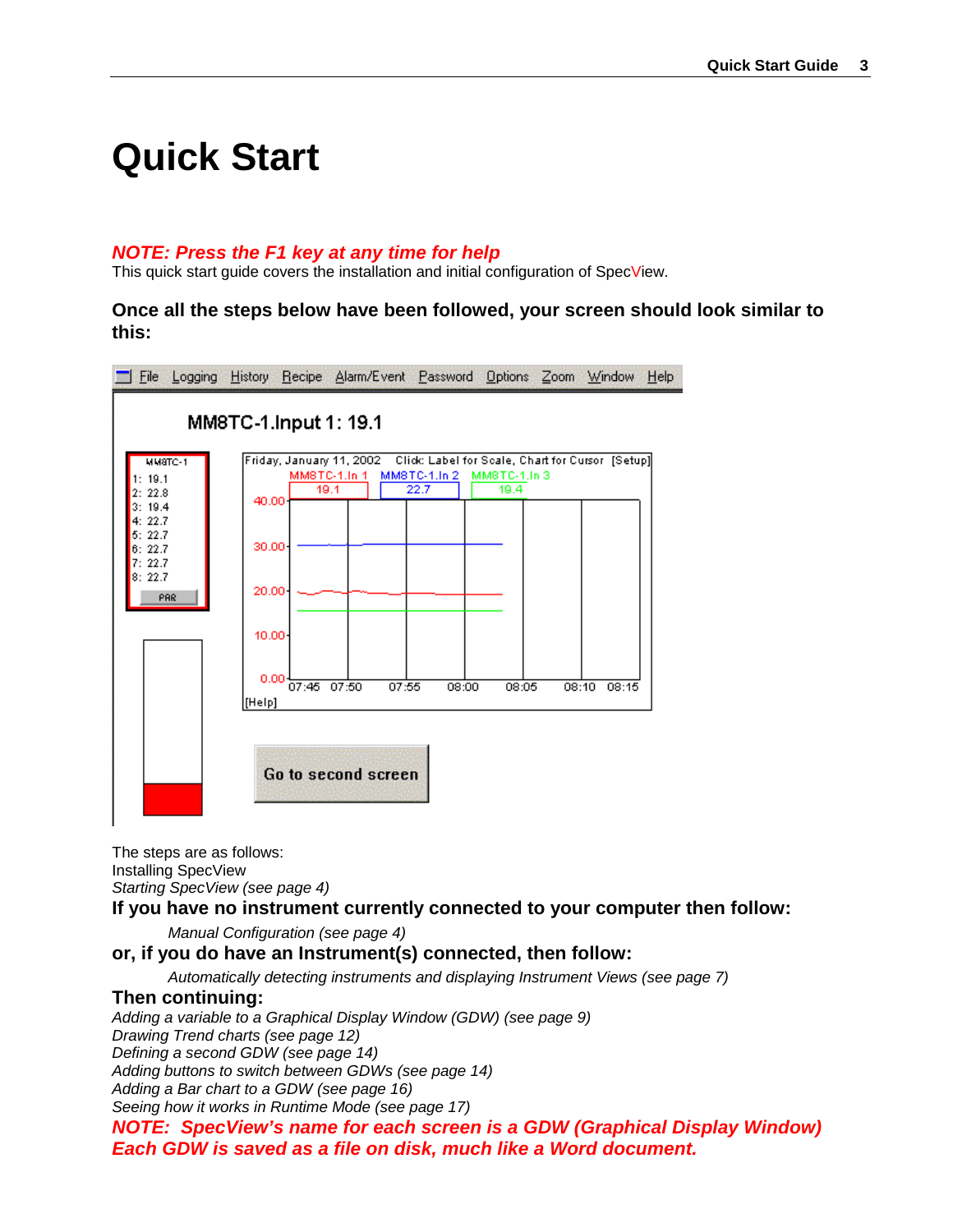### <span id="page-3-0"></span>**Starting SpecView**

Once SpecView is installed, double-click the **SpecView** icon, or click **Start** and run from the Programs menu. The Configurations Found dialog box will be displayed.

| <b>Configurations Found</b> |                                  |  |  |  |  |  |  |
|-----------------------------|----------------------------------|--|--|--|--|--|--|
|                             |                                  |  |  |  |  |  |  |
|                             | Auto-Online                      |  |  |  |  |  |  |
|                             | Countdown until auto-online to:  |  |  |  |  |  |  |
|                             | N/A                              |  |  |  |  |  |  |
|                             | Seconds<br>in:<br>N/A I          |  |  |  |  |  |  |
|                             | Go Online Now I                  |  |  |  |  |  |  |
|                             | Stop countdown                   |  |  |  |  |  |  |
|                             |                                  |  |  |  |  |  |  |
|                             | Automatic Configuration          |  |  |  |  |  |  |
|                             | Test Comms for NEW config.       |  |  |  |  |  |  |
|                             | Archive/Restore                  |  |  |  |  |  |  |
|                             | <b>Archive</b><br><b>Restore</b> |  |  |  |  |  |  |
| New Manual Configuration    | Refresh<br>Exit                  |  |  |  |  |  |  |

If you have an instrument connected then go to *Automatically detect instruments (see page [7\)](#page-8-0)* below.

Alternatively, if you have no instrument connected you can still configure SpecView by clicking the **New Manual Configuration** button and then going to *Manual Configuration (see page [4\)](#page-6-0)*

# **Manual Configuration**

If you have no instrument connected clicking on **New Manual Configuration** will display the Input Required dialog box

| Input Required |                           |  |  |  |  |
|----------------|---------------------------|--|--|--|--|
|                | Enter name for new Config |  |  |  |  |
| <b>DEFAULT</b> |                           |  |  |  |  |
| Keyboard       | Cancel<br>ΠK              |  |  |  |  |

Enter a name for the configuration. SpecView will create a subfolder in the SpecView folder (normally C:\SV32, unless you specified a different folder intentionally when installing SpecView, although this is not recommended) with this name, so the name you enter should follow the Windows file naming rules and should not be too long.

When you have entered a name for the configuration and clicked **OK** this will immediately bring you into Configuration Mode displaying a blank Graphical Display Window (GDW) grid.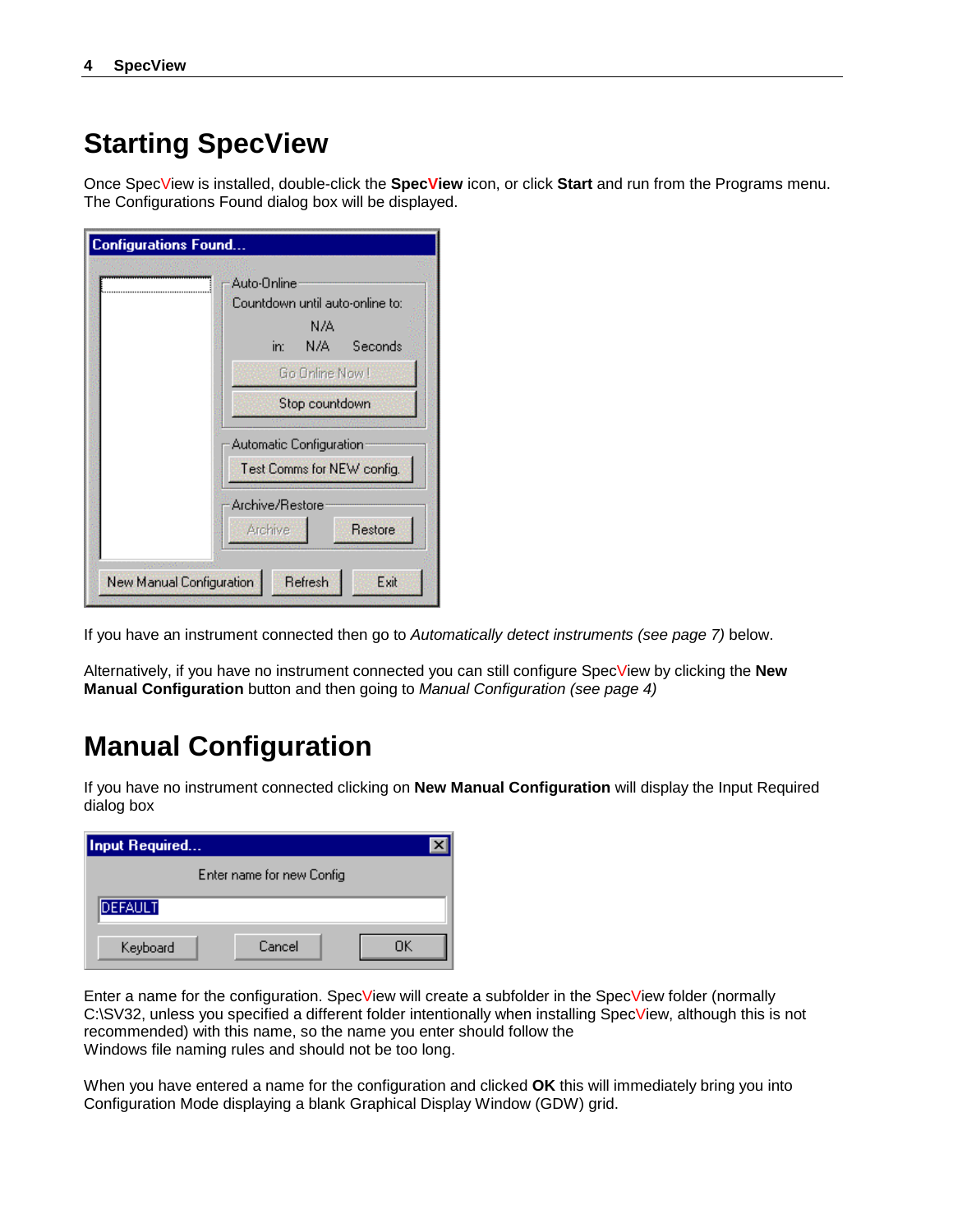Click the Variables List tool **Fi B ON**  $\frac{1}{2}$  on the Toolbar to display this dialog box. At this stage the only item listed will be SpecView.

| Variables           |                     |  |
|---------------------|---------------------|--|
| <b>List Options</b> |                     |  |
| <b>Show New</b>     | IV  Include Name    |  |
| <b>Short List</b>   | <b>▽</b> Full Names |  |
| Add Item            | Properties          |  |
| Variables           |                     |  |
| ↔ SpecView          |                     |  |
|                     |                     |  |
|                     |                     |  |
|                     |                     |  |
|                     |                     |  |
|                     |                     |  |
|                     |                     |  |
|                     |                     |  |
|                     |                     |  |
|                     |                     |  |
|                     |                     |  |

Click the **Show New** button, which will list the pre-defined instrument types:

| <b>Variables</b>                      |  |  |  |  |  |
|---------------------------------------|--|--|--|--|--|
| List Options                          |  |  |  |  |  |
| Show Defined<br>$\nabla$ Include Name |  |  |  |  |  |
| Short List<br>$\nabla$ Full Names     |  |  |  |  |  |
| Add Item<br>Properties                |  |  |  |  |  |
| Variables                             |  |  |  |  |  |
| ↔ SpecView Variables                  |  |  |  |  |  |
| ↔ ABB Kent Taylor                     |  |  |  |  |  |
| <b>ሩ</b> ADAM                         |  |  |  |  |  |
| ↔ Allen Bradley Instruments           |  |  |  |  |  |
| ↔ Anafaze 16 Loop                     |  |  |  |  |  |
| <b>ው</b> Anafaze 32 Loop              |  |  |  |  |  |
| <mark>N</mark> Anafaze 8 Loop         |  |  |  |  |  |
| <b>ሩን</b> Anafaze/AR                  |  |  |  |  |  |
| ↔ Barb-Col Modbus                     |  |  |  |  |  |
| ↔ Barber-Colman                       |  |  |  |  |  |
| ↔ Barber-Colman 560 Serie: →          |  |  |  |  |  |
|                                       |  |  |  |  |  |
|                                       |  |  |  |  |  |

Scroll down the list of available instruments to find the name of the instrument you intend to connect.

Click the  $\Phi$  symbol beside it to display the specific instrument types. Select the appropriate one, then click **Add Item**.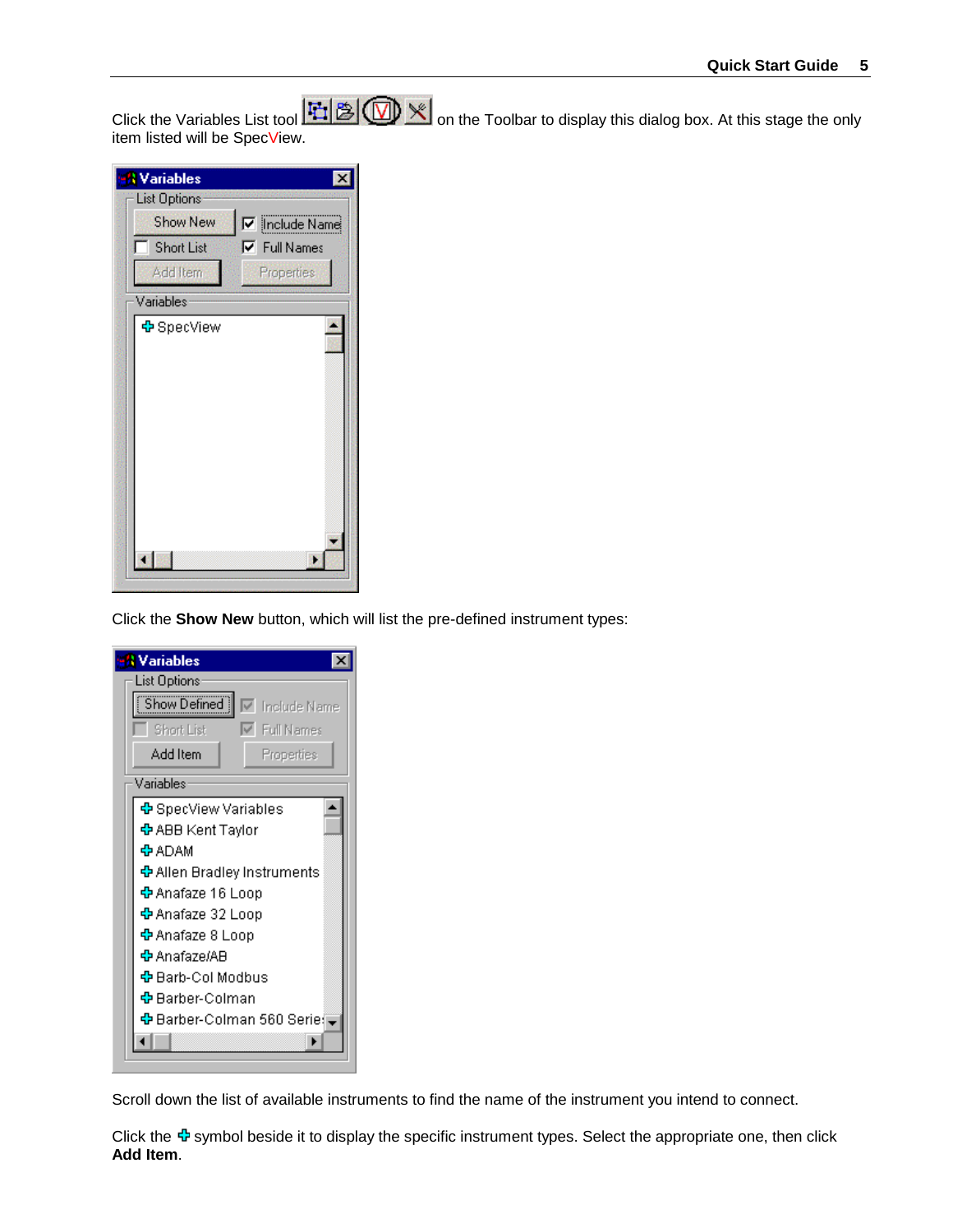| <b>N</b> Variables<br>$\boldsymbol{\mathsf{x}}$<br><b>List Options</b><br>OPC<br><b>Show Defined</b><br>Add Item<br>Properties |
|--------------------------------------------------------------------------------------------------------------------------------|
| Add/Rename Instrument<br>$\boldsymbol{\mathsf{x}}$                                                                             |
| Name: MM8TC                                                                                                                    |
| Port: COM1:<br>Address:<br>Create                                                                                              |
| Address Help<br><b>Help For Instrument</b>                                                                                     |
| Cancel<br><b>Rename Only</b><br>Delete                                                                                         |
| <b>MMOTO</b><br>MM8TCISO<br>$\blacksquare$                                                                                     |
| <mark>↔</mark> Misubishi                                                                                                       |
| <mark>↔</mark> Mitsubishi A Series 485AD                                                                                       |
|                                                                                                                                |

Enter the Port (for example COM1) and enter the Address. If in doubt about what to set the address to, just click **Address Help**, then click **Create**.

| Port Settings |                  |                                   |  |  |  |
|---------------|------------------|-----------------------------------|--|--|--|
|               | <b>Baud Rate</b> | Parity                            |  |  |  |
| COM1: 9600    |                  | $\blacktriangleright$ Driver<br>회 |  |  |  |
| COM2: 9600    |                  | Driver<br>÷.                      |  |  |  |
| COM3: 9600    |                  | $\blacksquare$ Driver<br>۳.       |  |  |  |
| COM4: 9600    |                  | $\boxed{\bullet}$ Driver<br>W.    |  |  |  |
| COM5: 9600    |                  | $\blacktriangleright$ Driver<br>靏 |  |  |  |
| COM6: 9600    |                  | Driver<br>X.                      |  |  |  |
| COM7: 9600    |                  | $\boxed{\bullet}$ Driver          |  |  |  |
| COM8: 9600    | 醫                | Driver                            |  |  |  |
| COM9: 9600    |                  | $\boxed{\bullet}$ Driver          |  |  |  |
|               | Cancel           | ΰK                                |  |  |  |

Enter the Baud Rate and Parity appropriate for the port and click **OK**. If in doubt about the values for these please consult your instrument manufacturer's manual.

*NOTE: A method of testing if the COM port that your instrument(s) are connected to is functioning correctly is to run HyperTerminal. This may already be installed, and can be run from the Programs - Accessories - Communications menu via the Start*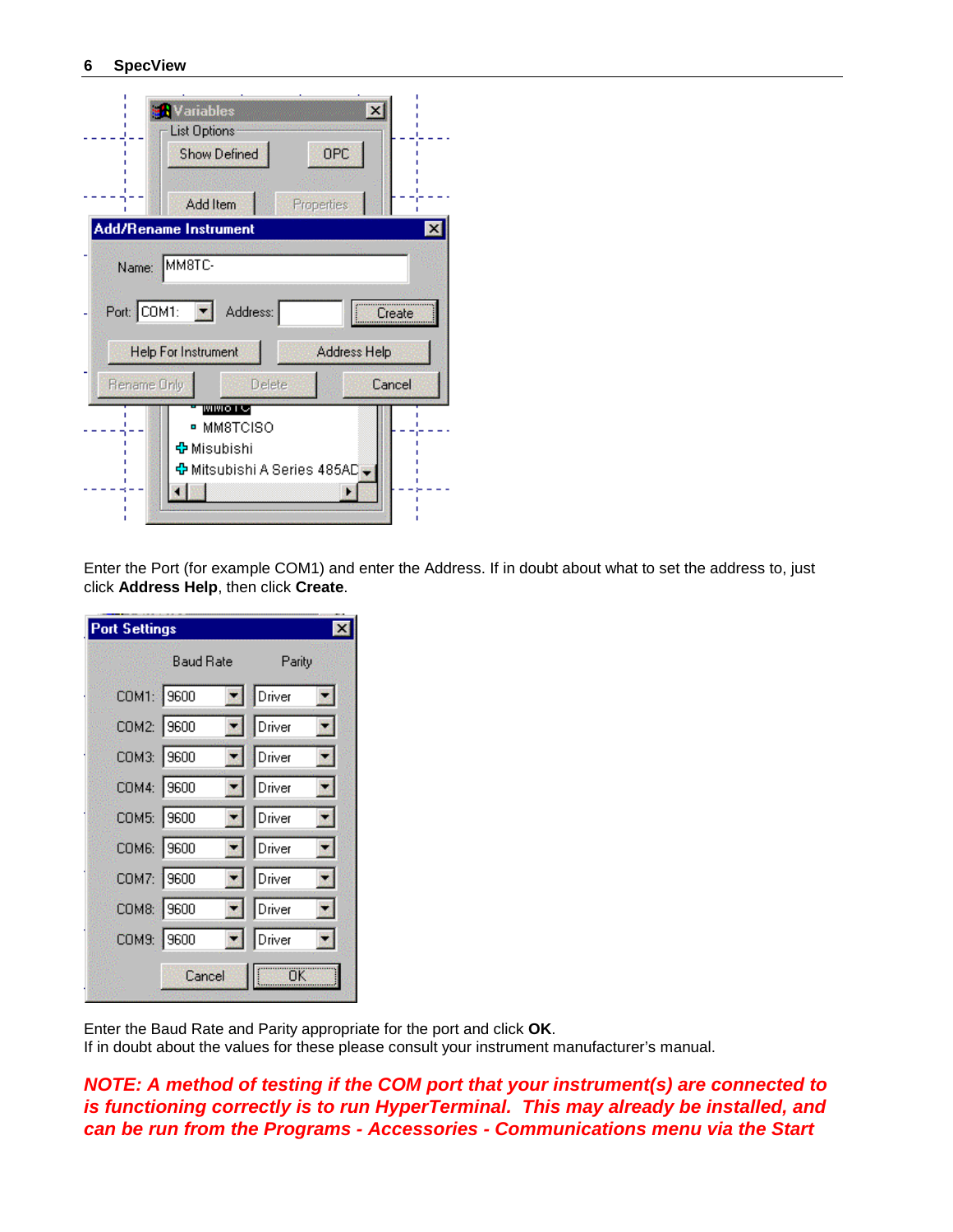#### <span id="page-6-0"></span>*button. If HyperTerminal cannot connect to the COM port, then SpecView will also be unable to communicate with it.*

The instrument has now been defined within SpecView so clicking **Show Defined** will now list it.

| Variables<br>List Options<br><b>Show New</b><br><b>▽</b> Include Name<br><b>▽</b> Full Names<br>Short List<br>Add Item<br>Properties<br>Variables |  |
|---------------------------------------------------------------------------------------------------------------------------------------------------|--|
| ↔ SpecView<br>↔ MM8TC-                                                                                                                            |  |
|                                                                                                                                                   |  |

Select the name of the instrument in the list and click **Add Item**. The Instrument View will be displayed on the GDW.

This is now configured as if the instrument was already connected and you had clicked the **Test Comms for New Config** button to automatically detect the instrument. Therefore you can now skip the next section, and go straight to Configuration mode to by starting with *Add a variable to the GDW (see page [9\)](#page-11-0)*

### **Automatically detect instruments and display instrument views**

Click the **Test Comms for New Config** button, to detect your instruments automatically. The Input Required dialog box is displayed.

Enter a name for the configuration. SpecView will create a subfolder in the SpecView folder with this name (normally under C:\SV32, unless you specified a different folder intentionally when installing SpecView, although this is not recommended), so the name you enter should follow the Windows file naming rules and should not be too long.

When you have entered a name for the configuration and clicked **OK**, the Ports and Protocols dialog box is displayed.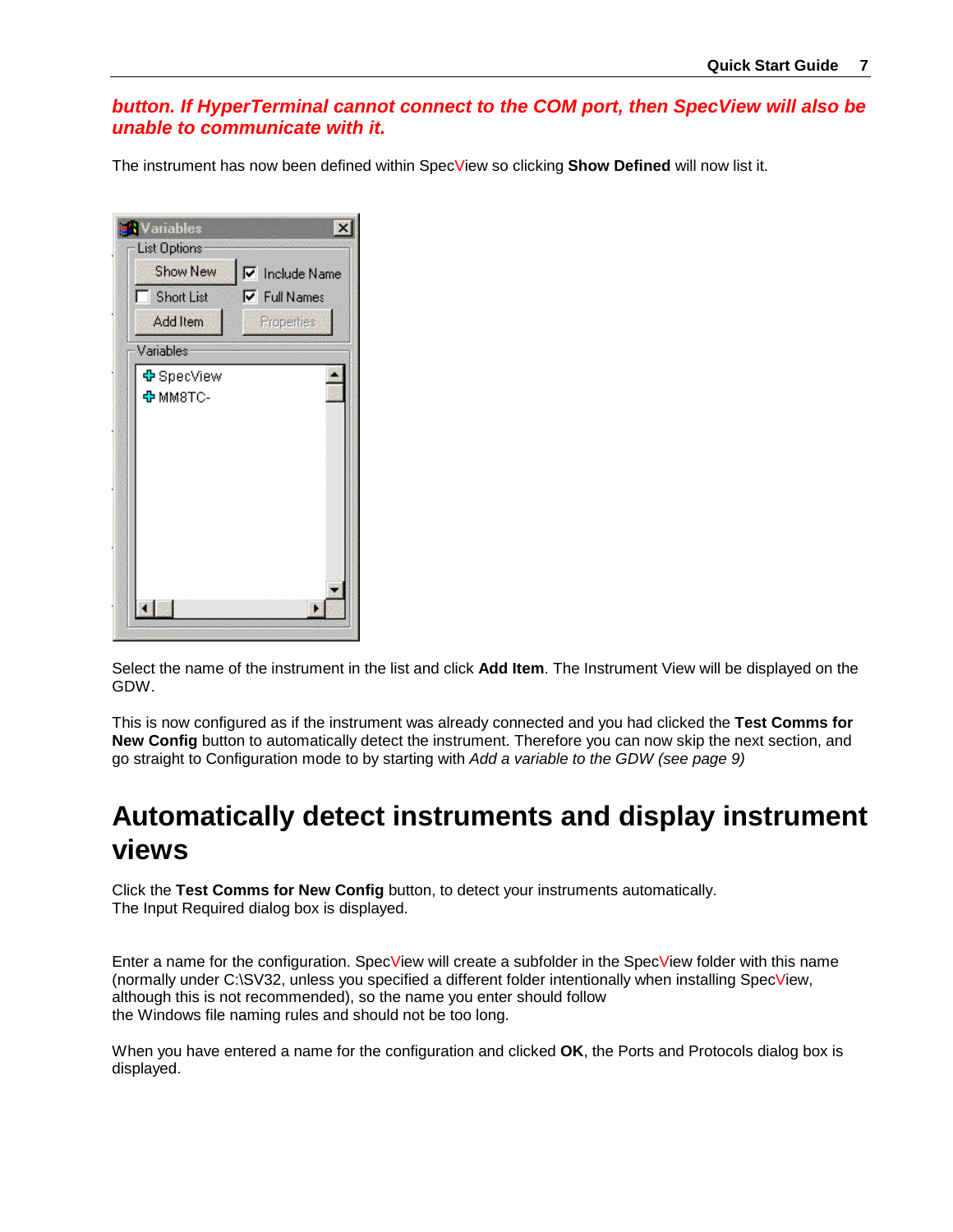|                          | <b>Ports and Protocols</b>          |      |                  | $\boldsymbol{\mathsf{x}}$    |
|--------------------------|-------------------------------------|------|------------------|------------------------------|
| Port                     | Protocol                            |      | <b>Baud Rate</b> |                              |
| COM1 <sup>2</sup>        | MOD-MUX Modules                     | Auto | [He]             | OPC                          |
| $[COM2.]$ <none></none>  |                                     | Auto |                  |                              |
|                          | $[COM3]$ $\langle$ None>.           | Auto |                  | Settings                     |
| (COM4:) <none></none>    |                                     | Auto |                  |                              |
| $[COM5]$ $\langle$ None> |                                     | Auto |                  | Cancel                       |
| $[COM6.]$ <none></none>  |                                     | Auto |                  |                              |
| (COM7:) <none></none>    |                                     | Auto |                  |                              |
| $[COM8]$ $\langle$ None> |                                     | Auto |                  | <b>Start Scan</b>            |
| (COM9:) <none></none>    |                                     | Auto |                  |                              |
|                          | Auto Configure Status:              |      |                  |                              |
| Checking:                | Checking: Click Start Scan to begin |      |                  | Stop                         |
| Baud Rate:               | N/A                                 |      |                  | Skip to Next Port            |
| Address:                 | N/A                                 |      |                  | <b>▽</b> Auto Build GDW View |

#### **Port and Protocol**

You will need to know which COM port(s) on your computer the instrument(s) are connected to and the names of the instruments. If in doubt about please consult your instrument manufacturer's manual.

For the appropriate COM port(s) select the name(s) of the instrument(s) under Protocol. When you select a protocol for a COM port, a **Help** button is displayed on the same line. Click it for help on the driver selected.

If the default port settings do not match the settings for your instruments, click  $\overline{\phantom{a}}\overline{\phantom{a}}$  set up the port.

#### **BAUD Rate**

Leave the BAUD Rate as "Auto". However, changing the BAUD rate to the correct value will help SpecView detect your instrument(s) more quickly, as when set to "Auto" SpecView tests all baud rates for address 1, then checks addresses 2 and upwards at each BAUD Rate. If your instrument is, for example, set to 19,200 baud at address 3, it will take a long time for SpecView to detect it.

#### **Start Scan**



Click SpecView will begin to scan the ports and determine what instrument(s) you have connected. As each instrument is found, Instrument Views (pictures of the instruments) will be displayed on the Graphical Display Window (GDW) behind the Ports and Protocols dialog box. When all your instruments have been detected for this port, click **Skip to Next Port** if there are further instruments connected to other COM ports, otherwise just click **Stop**. A window will be displayed to inform you that all channels have been scanned.



Click **OK** to continue and enter Configuration Mode.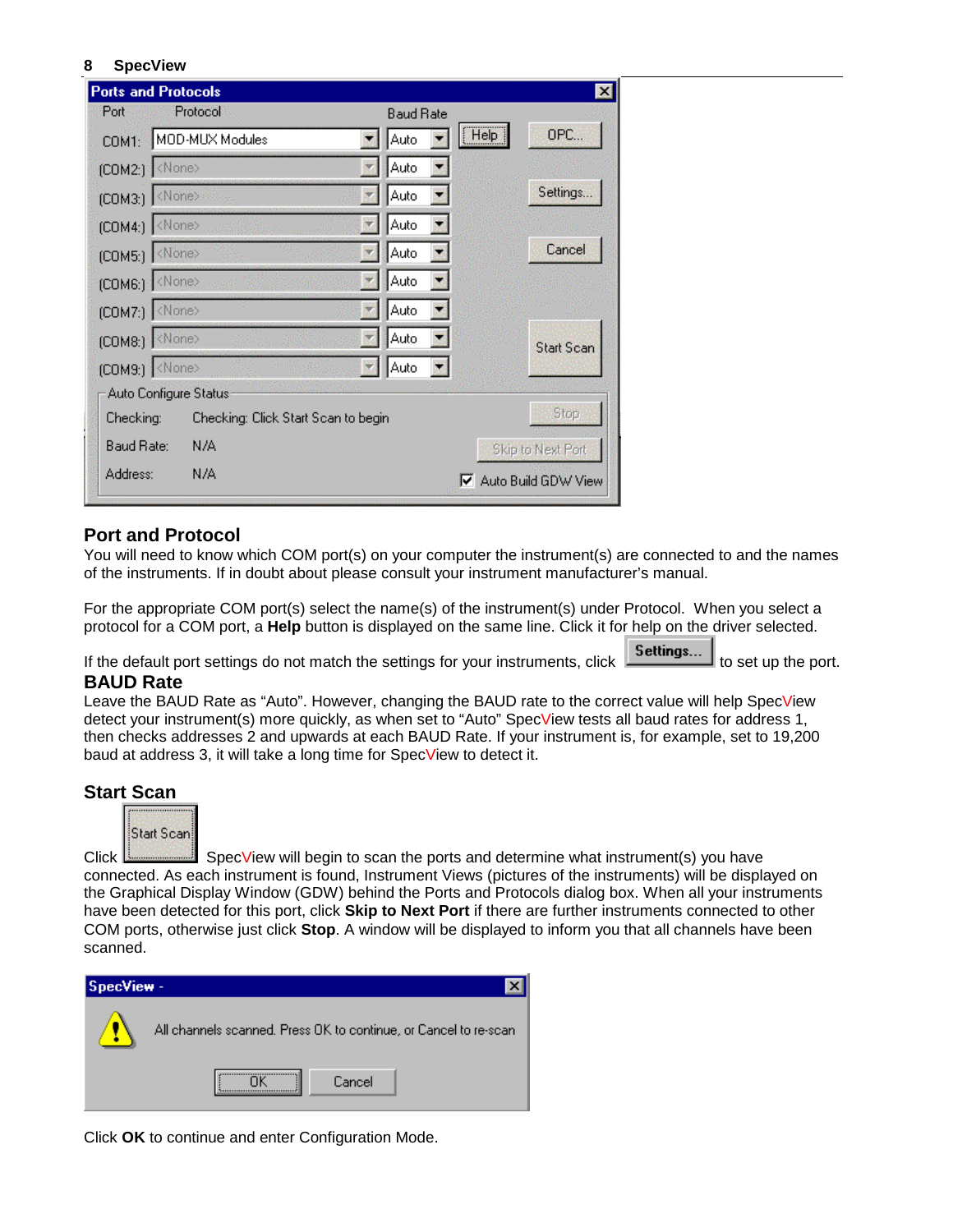<span id="page-8-0"></span>The Configuration Mode screen will look something like that shown below.

However, if it is just showing a blank grid without the Instrument View, then Exit SpecView and repeat the steps above. If further problems occur please contact your SpecView supplier.



You have now created a GDW containing Instrument Views. The Instrument View(s) you see will depend on the kinds of instruments you have connected to your computer.

Now move the Instrument View to a different position on the GDW, by clicking and then dragging, to move it down the GDW a little way.



Click the Save tool **DELE** "Specview.gdw" in the subfolder you defined earlier.

#### *NOTE: When using the Toolbar, move the pointer over a tool and the Tool Tip will tell you what it does.*

|  | File Edit Draw Object View Passwords Setup Window Help |                                                                                                                                                                                                                                                                                                                                                                                                                                                                                                                                             |  |
|--|--------------------------------------------------------|---------------------------------------------------------------------------------------------------------------------------------------------------------------------------------------------------------------------------------------------------------------------------------------------------------------------------------------------------------------------------------------------------------------------------------------------------------------------------------------------------------------------------------------------|--|
|  |                                                        | $\text{Diff}(\mathbf{R}) \times \text{Diff}(\mathbf{R}) \times \text{Diff}(\mathbf{R}) \times \text{Diff}(\mathbf{R}) \times \text{Diff}(\mathbf{R}) \times \text{Diff}(\mathbf{R}) \times \text{Diff}(\mathbf{R}) \times \text{Diff}(\mathbf{R}) \times \text{Diff}(\mathbf{R}) \times \text{Diff}(\mathbf{R}) \times \text{Diff}(\mathbf{R}) \times \text{Diff}(\mathbf{R}) \times \text{Diff}(\mathbf{R}) \times \text{Diff}(\mathbf{R}) \times \text{Diff}(\mathbf{R}) \times \text{Diff}(\mathbf{R}) \times \text{Diff}(\mathbf{R}) \$ |  |

Ad*d a variable to the GDW (see page [9\)](#page-11-0)*

### **Add a variable to the GDW**

To add a variable to the GDW (Graphical Display Window) click the Variables List tool  $\mathbb{E}$ the Toolbar to display a list of the instruments that SpecView has detected. The name SpecView also appears in the list as this represents a list of variables not associated with an instrument, but which may be useful.

Click the  $\Phi$  symbol next to an instrument name to see all the parameters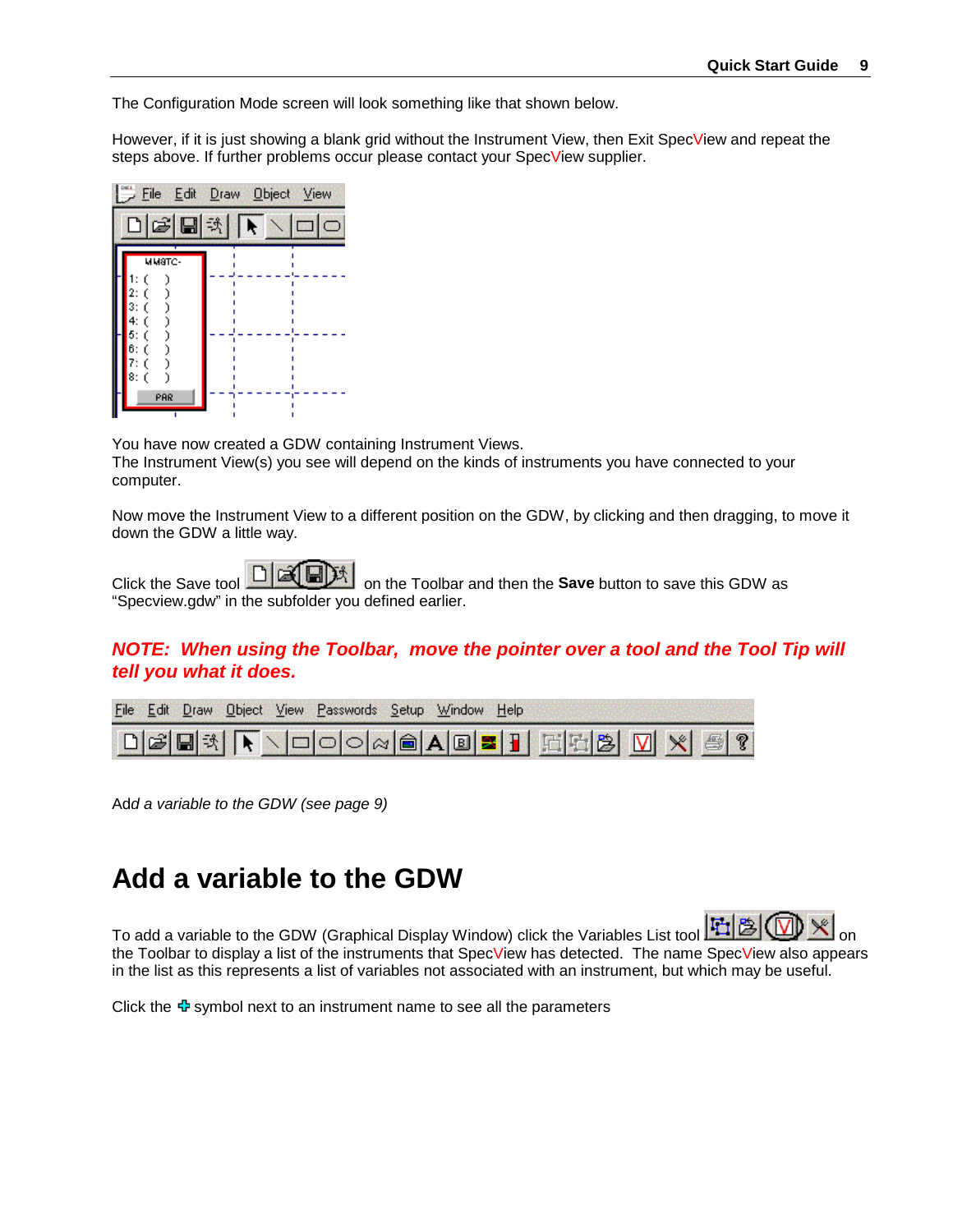|                | Variables    |
|----------------|--------------|
|                | ↔ SpecView   |
|                | — мм8ТС-     |
|                | ¤ Input 1    |
|                | ■ Input 2    |
| Variables      | ≖ Input 3    |
| ↔ SpecView     | ■ Input 4    |
| <b>+MM8TC-</b> | ■ Input 5    |
|                | ■ Input 6    |
|                | Input 7      |
|                | Input 8<br>۰ |
|                | ■ TC Type    |

Double-click the variable you want to add to the GDW, for example, Input 1. The variable (XXX, which will be displayed as the numeric value of the variable in Runtime Mode) and its description (for example, MM8TC- ,Input 1) are displayed in the top left hand corner of the GDW.



and then use the mouse to drag them to where you would like them to be positioned on the GDW.

If you would like to change the name of the variable then it is best to do this from the Variables List dialog BEFORE putting the variable onto the GDW. This is done by selecting the variable and then clicking the **Properties** button.

If the **Include Name** box is un-checked in the Variables List dialog then the name of the variable will not be displayed on the GDW, just the value of the variable itself.

If you would like to change, for example, the font of the variable's name, use the Ungroup tool

 (or press U) to ungroup the variable and its description, then double-click the description to display the Text Attributes dialog box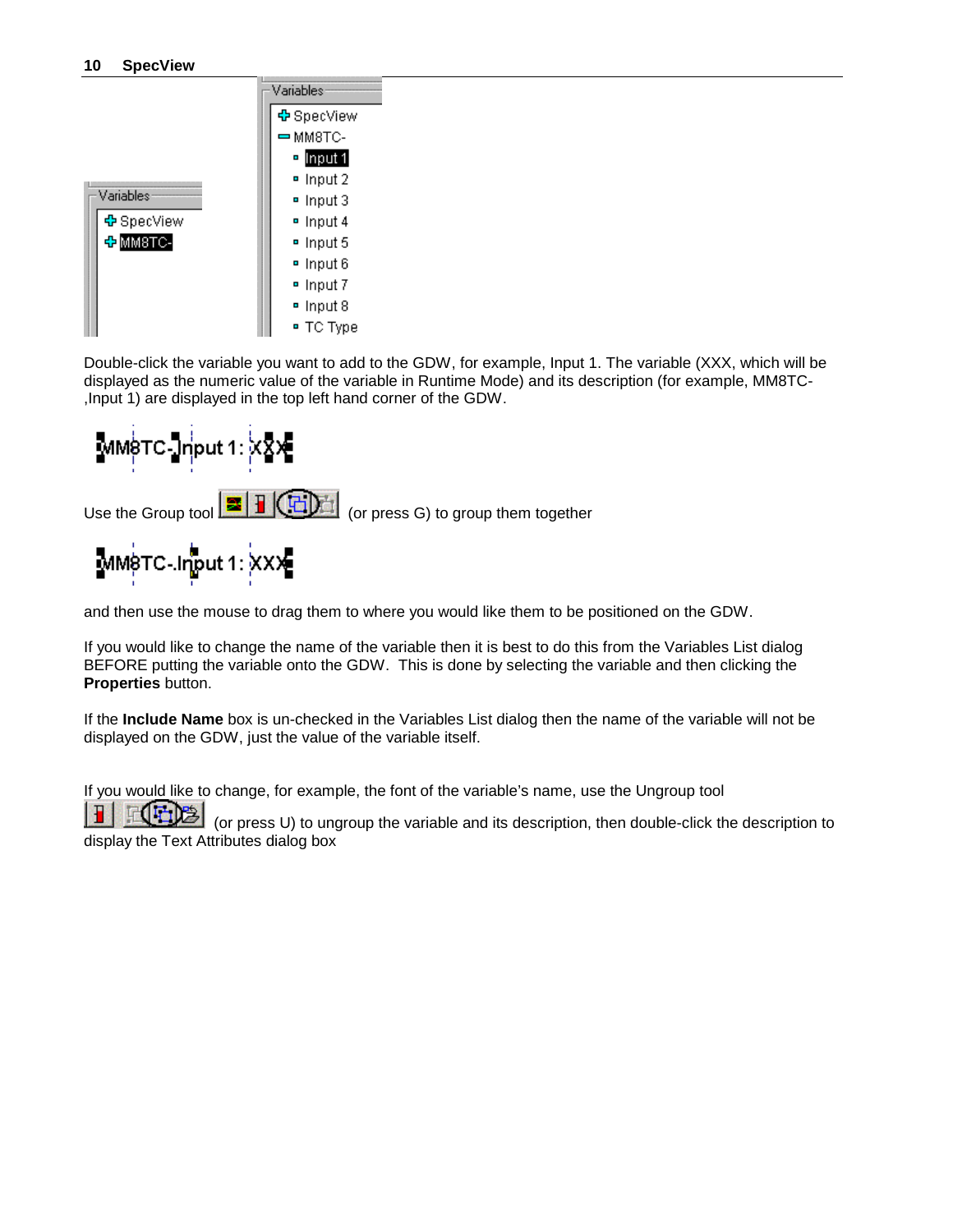| <b>Text Attributes</b>                     | ×                                   |
|--------------------------------------------|-------------------------------------|
| Arial                                      | 16pt                                |
| MM8TC-1.Input 1:                           | <b>Choose Font</b><br>Justification |
|                                            | $C$ Left                            |
|                                            | C Right<br>$C$ Centre               |
| Use CTRL-ENTER for a new line in text box. | <b>OK</b>                           |
| Object Name: Text_3                        | Cancel                              |

Make the changes to it that you require, then click **OK** to close the dialog box.

#### *NOTE: To change the default text font use the Text Font menu command from the Object menu.*

Click the Save tool  $\boxed{\text{C}(\mathbb{Z}[\text{m}])^*}$  on the Toolbar and then **Save** to save this GDW again.

Click the Runtime tool **on the Toolbar to enter Runtime Mode and start communicating with** your instruments.

Values will be displayed on the Instrument Views and the variable you added to the GDW

| File             |         |  | Logging History Recipe Alarm/Event |
|------------------|---------|--|------------------------------------|
|                  |         |  | MM8TC-1.Input 1: 25.1              |
|                  | MMSTC-1 |  |                                    |
| 1:25.1<br>2:21.7 |         |  |                                    |
| 3:18.5           |         |  |                                    |
| 4:21.7<br>5:21.8 |         |  |                                    |
| 6:21.7<br>7:21.7 |         |  |                                    |
| 8:21.8           |         |  |                                    |
|                  | PAR     |  |                                    |

If an Alarms dialog box is displayed this can just be closed.

*NOTE: The immediately obvious differences between Configuration Mode and Runtime Mode are that Configuration Mode displays a grid across the screen (GDW). Although it is possible to disable the grid this is not recommended, as it helps with aligning items when positioning them on the screen (GDW). Variables in Configuration Mode are always displayed as XXX. There are also significant differences between the contents of the menus in the two modes and Configuration Mode also has a toolbar.*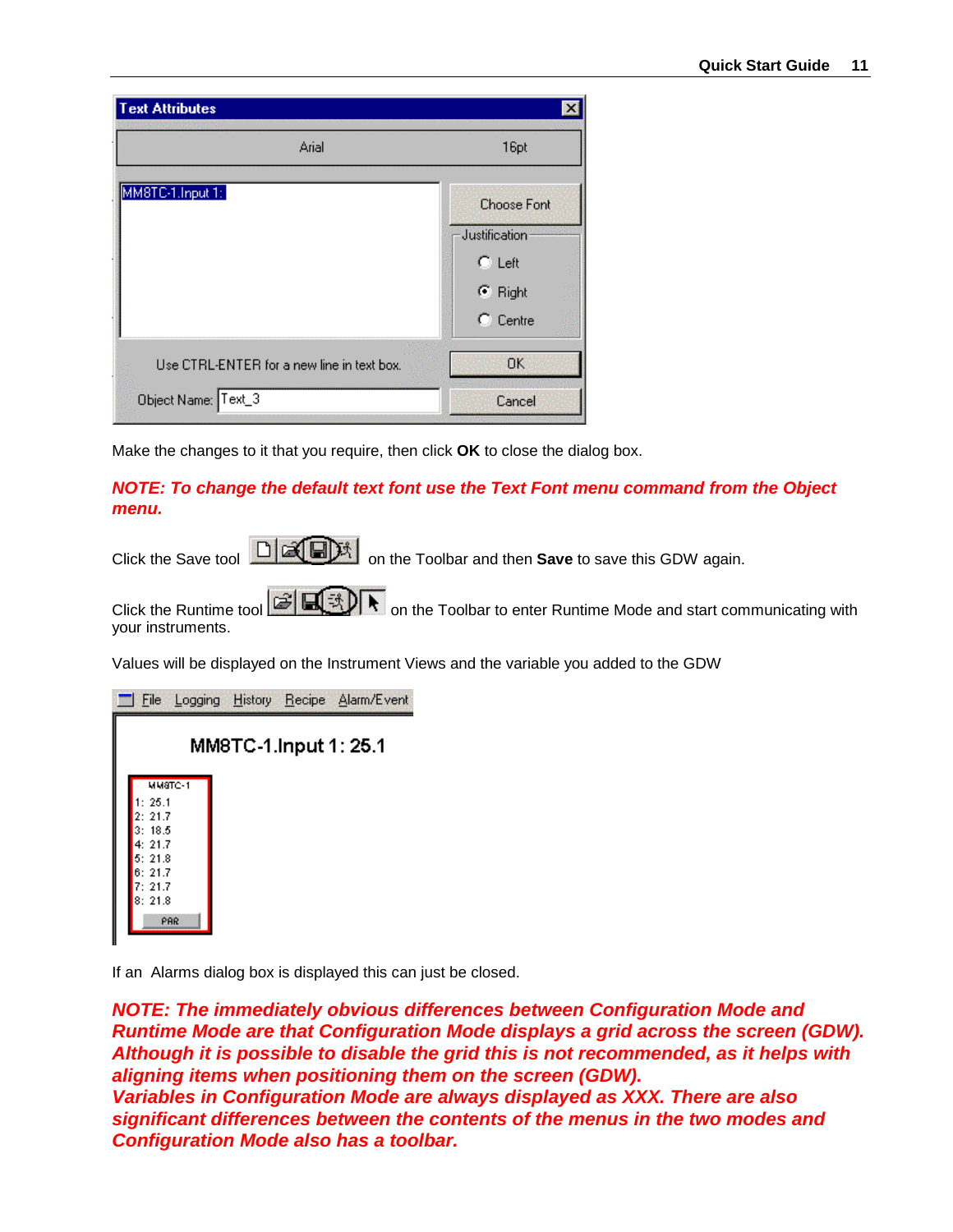<span id="page-11-0"></span>*If you have manually configured the instrument(s) and they are not connected then XXX will appear where the values would be if they were connected.* 

*Draw a Trend chart (see page [12\)](#page-13-0)*

### **Draw a trend chart**

Go back to Configuration Mode by selecting Configuration Mode from the File menu.

| SpecView - [SPECVIEW.GDW] |                       |                             |  |        |  |
|---------------------------|-----------------------|-----------------------------|--|--------|--|
|                           |                       | File Logging History Recipe |  |        |  |
|                           |                       | Open<br>Close               |  |        |  |
|                           | Configuration Mode    |                             |  |        |  |
|                           | Ctrl+F<br>Preferences |                             |  |        |  |
|                           |                       | Print<br>Print Setup        |  | Ctrl+P |  |
|                           |                       | Exit                        |  |        |  |

Click the Draw Trend Chart toolbar tool  $\boxed{\mathbf{A} \times \mathbf{B}}$  and the cursor changes to: Click and drag on the GDW to draw a rectangle. When you release the mouse button a Trend chart is drawn



and the Trend Chart Attributes dialog box is displayed: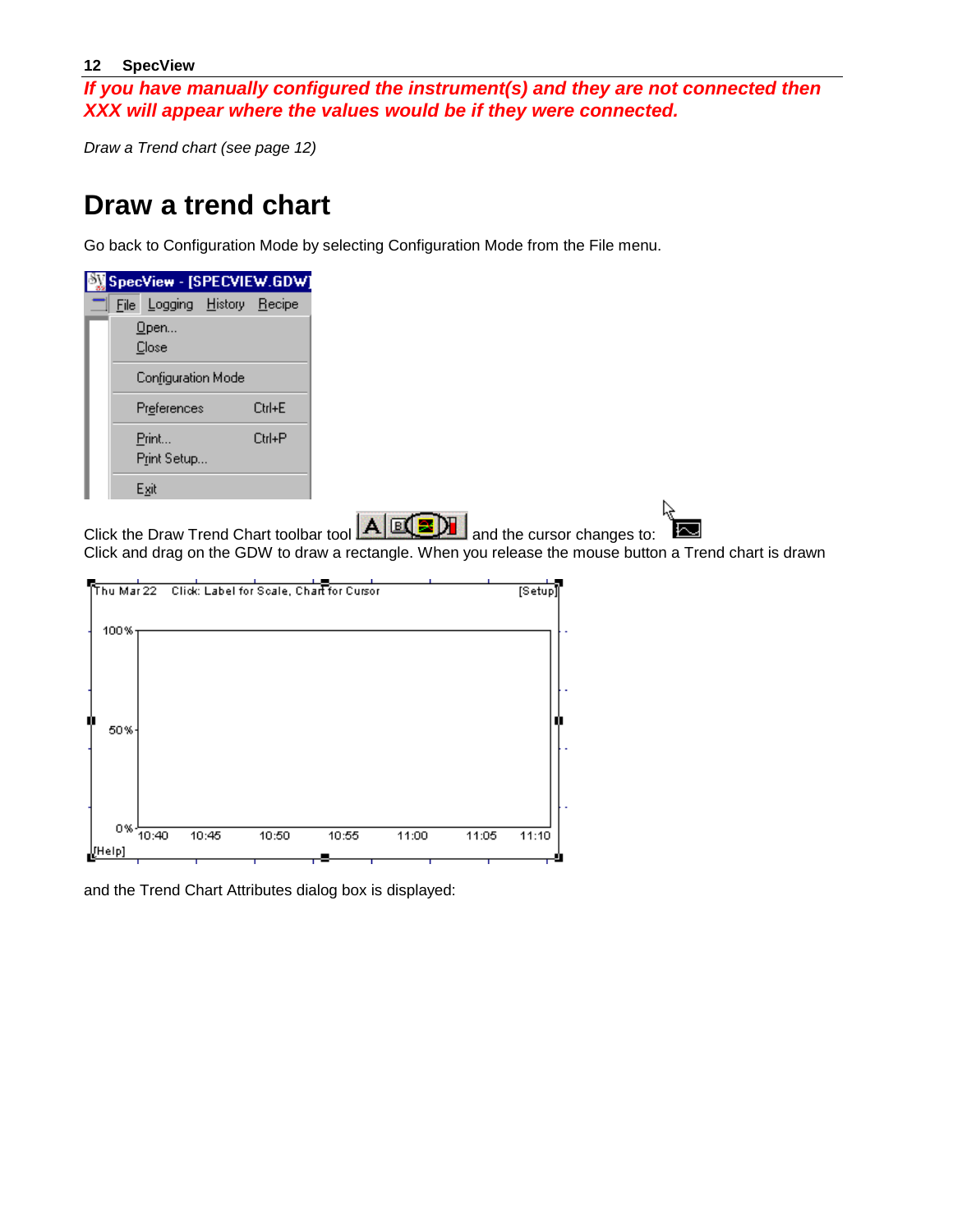| <b>Trend Chart Attributes</b> |           |                                 |
|-------------------------------|-----------|---------------------------------|
| Pens                          |           | Time Span                       |
|                               | Add       | 30 Minutes $\blacktriangledown$ |
|                               | Edit      | Page Print                      |
|                               |           | <b>Axes Color</b>               |
|                               | Delete    | <b>Chart Color</b>              |
|                               | Move Up   |                                 |
|                               |           | ÖK                              |
|                               | Move Down | Cancel                          |
|                               | Font      |                                 |
|                               |           |                                 |

This is used to choose what you want to display on the Trend chart and how you want it to look.

Time spans for the chart range from 1 minute to 28 days. When the Page Print box is checked the SpecView screen will be printed each time the chart is filled with new data.

Initially the Pens list is blank, click **Add** to add a Pen to the Trend chart, and open the variable list for the instrument from which you wish to display data by clicking the  $\Phi$  symbol if it is not already open.

| <b>BR</b> Pen Attributes                            |                               |  | <b>R</b> Pen Attributes                                    |                                                                                                                                                                                  |  |
|-----------------------------------------------------|-------------------------------|--|------------------------------------------------------------|----------------------------------------------------------------------------------------------------------------------------------------------------------------------------------|--|
|                                                     | Variable: < Not Yet Defined > |  | Variable: < Not Yet Defined >                              |                                                                                                                                                                                  |  |
| Label: < Unused><br>Min:<br>Max:<br>Color<br>Cancel | ↔ SpecView<br><b>+MM8TC-</b>  |  | Label: < Unused><br>Min:<br>Max (<br>ΠK<br>Color<br>Cancel | ↔ SpecView<br>$=$ MM8TC-1<br>$\blacksquare$ Input 1<br>$p$ Input 2<br>$=$ Input 3<br>$=$ Input 4<br>$\blacksquare$ Input 5<br>· Input 6<br>$=$ Input 7<br>$\blacksquare$ Input 8 |  |

Double-click the variable you want to put on the Trend chart, then set the scale for this Pen by entering values in the Min: and Max: boxes. If you want to change the label for the Pen, change the text in the Label: box.

#### *NOTE: If the variable is NOT now listed under Pens, ensure that the variable was double-clicked in the list, not just single-clicked.*

Change the color of the Pen by clicking the **Color** button

Click **OK** to close the Pen Attributes dialog box. Add some more pens to the chart, giving each a different color, then click **OK** to close the Trend Chart Attributes dialog box.

Click the Save tool  $\boxed{\Box \Box \Box \Box \Diamond}$  to save this GDW again.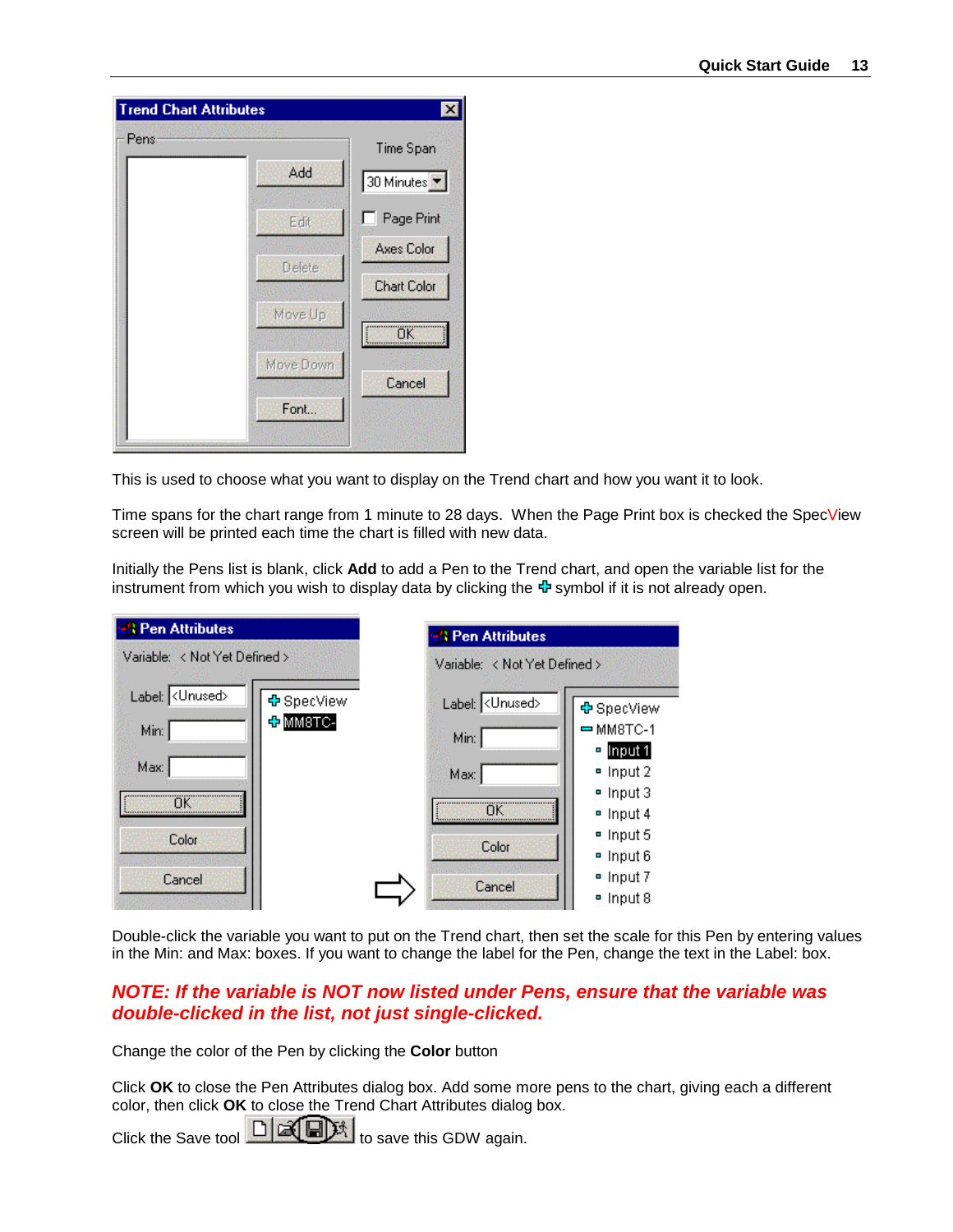<span id="page-13-0"></span>To subsequently edit the chart while in Configuration Mode, Double-Click anywhere on the chart.

*Define a second GDW (see page 14)*

# **Define a second GDW**

You have already saved the first GDW (Graphical Display Window).

| Now click the New GDW tool <b>①G &amp;</b> is to get a new blank GDW. |  |
|-----------------------------------------------------------------------|--|
|-----------------------------------------------------------------------|--|

Click the Trend Chart tool **A EQ a**nd draw a second chart. Any *variables (see page 12)* may be used, even the same ones as before.

Also, many types of variable can be plotted on a Trend chart, including Boolean (On/Off functions).

Click the Save tool  $\Box$   $\Box$  and give this new GDW a name so it can be saved.

*Add button to switch between GDWs (see page [14\)](#page-15-0)*

### **Add buttons to switch between GDWs**

To put a button on the GDW click the Draw Buttons tool

Draw the button by clicking and dragging the mouse until the button is the size and shape you require

Close

. Double-click the button to display the Button Attributes dialog box,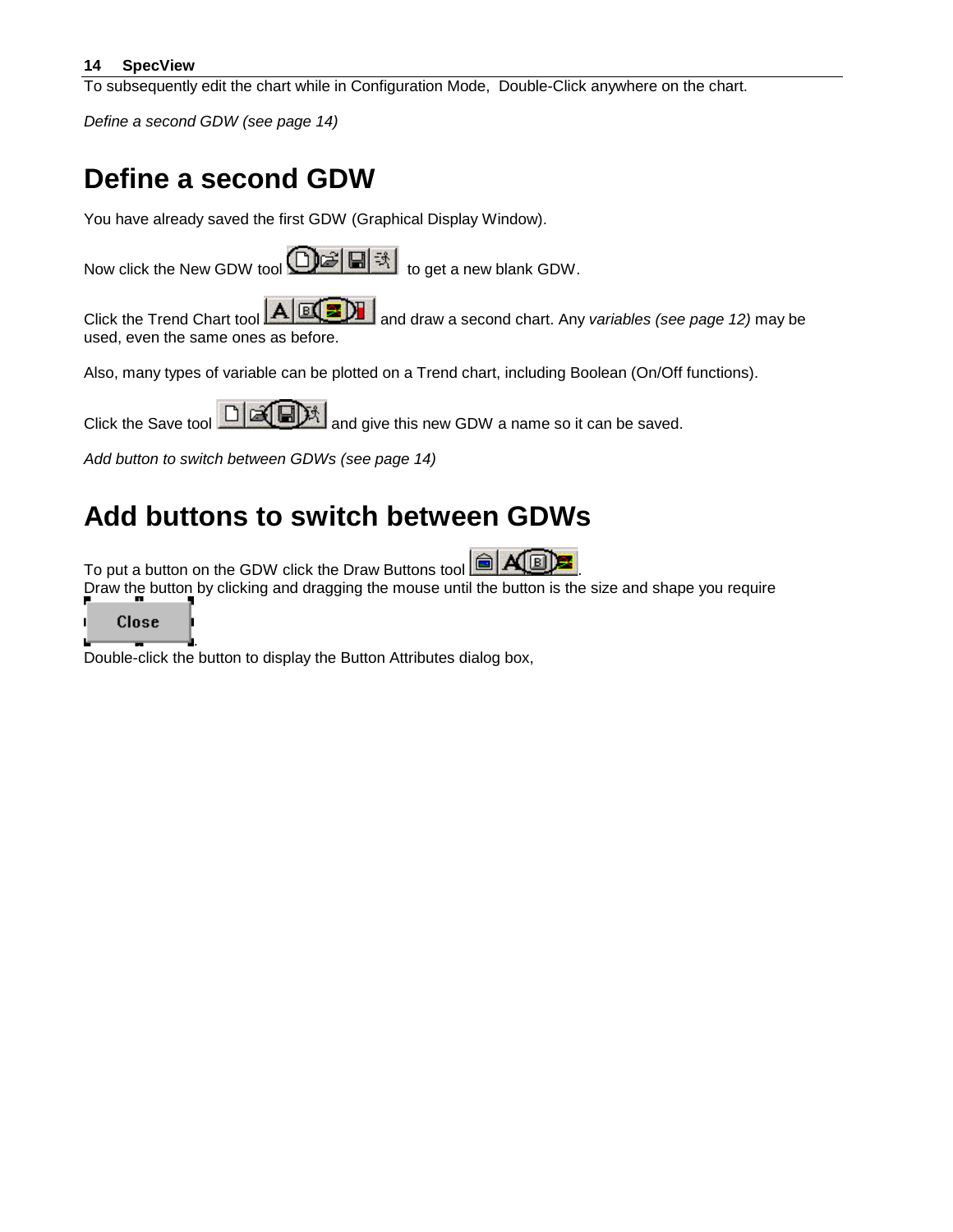| <b>Button Attributes</b>                     |                                                    |
|----------------------------------------------|----------------------------------------------------|
| Caption: Close                               | F-key:<br>  <none: ▼<br="">OK<br/>Cancel</none:>   |
|                                              | <b>Browse</b><br>Resize to fit text<br>n<br>Bitmap |
|                                              | $G$ Text                                           |
| Action                                       | Font<br>Background Colour                          |
| GDW Control: Close this screen               |                                                    |
| Alarm: On/Off                                |                                                    |
| Alarms: Show Alarm List                      |                                                    |
| Events: Show Event List                      |                                                    |
| GDW Control: Close this and Swap To GDW      |                                                    |
| GDW Control: Close this screen               |                                                    |
| GDW Control: Swap to another GDW             |                                                    |
| GDW Control: Zoom in                         |                                                    |
| GDW Control: Zoom out                        |                                                    |
| <b>GDW Control: Print Screen</b>             |                                                    |
| History: Start Replay                        |                                                    |
| Logging: Convert Specific Log File Format    |                                                    |
| Logging: On/Off                              |                                                    |
| Logging: Purge Log Files                     |                                                    |
| Logging: Show Log File Convert Manager       |                                                    |
| Parameters: Alter Value Interactively        |                                                    |
| Parameters: Copy FromTo                      |                                                    |
| Parameters: Download Specific Value          |                                                    |
| Parameters: Math Function                    |                                                    |
| Parameters: Show Full Parameter List         |                                                    |
| Password: Log In or Log Out                  |                                                    |
| Recipe: Download Specific Recipe             |                                                    |
| Recipe: Show Recipe Manager                  |                                                    |
| Recipe: Show Recipe Manager (Read Only Mode) |                                                    |

and change the text in the Caption: box to say, for example, "Return to first screen".

Then from the Action: list, select **GDW Control: Swap to another GDW**, then select the name from the Swap To: list

Swap To: Specview.gdw

that you gave to the first GDW.

Click **OK** to close the Button Attributes dialog box, then click the Save tool **Fig. 3** to save this new GDW again.

Open the first GDW by either

clicking the Open GDW tool **COCOCO** and then selecting the name of the GDW from the list and clicking **OK**,

or

by selecting the name of the GDW from the Window menu.

Click the Draw Buttons tool  $\Box$  All  $\Box$  and draw a button on this GDW. As before, double-click this button and change its attributes.

Change the caption to say, for example, "Go to second screen".

÷

From the Action: list, select **GDW Control: Swap to another GDW**, then select from the Swap To: list the name that you gave to the second GDW, click **OK**. Click the Save tool **THEFF** to save again.

*Add a Bar chart (see page [16\)](#page-16-0)*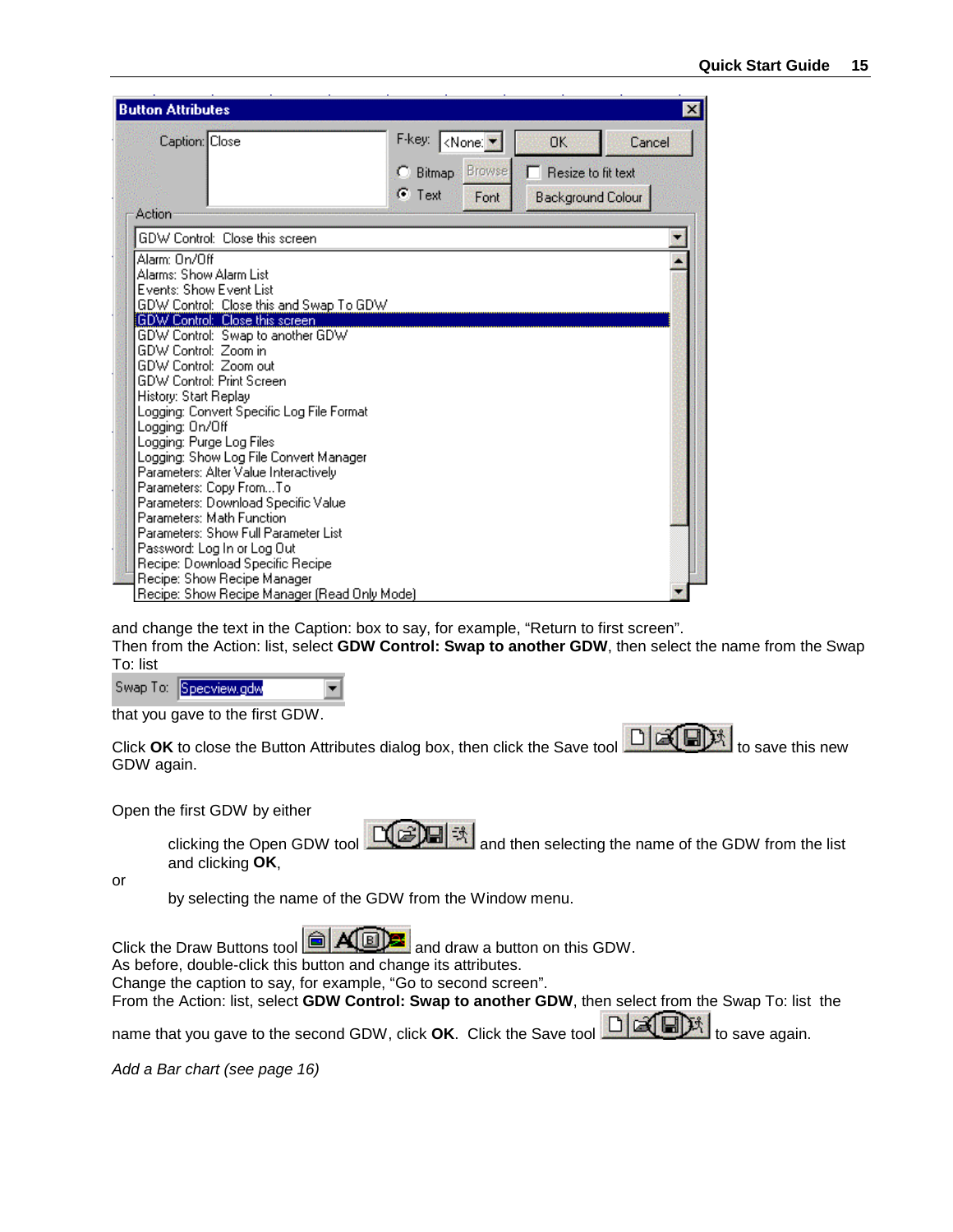### <span id="page-15-0"></span>**16 SpecView Add a Bar chart**

Adding a Bar chart to a GDW is very similar to adding a Trend chart.



Click and drag on the GDW to draw a rectangle as shown below. When you release the mouse button a Bar chart is drawn on the GDW



and the Bar Chart Setup dialog box is displayed



This is used to choose the variable you want to display on the Bar chart and the appearance of it. Select the variable you want to display from the variables list by clicking the  $\Phi$  symbol next to the name of the instrument, if it is not already open, and then double-clicking on the name of the variable.

#### *NOTE: If the name of the variable is NOT now shown on the right hand side of the Bar Chart Setup dialog box, ensure that the variable was double-clicked in the list, not just single-clicked.*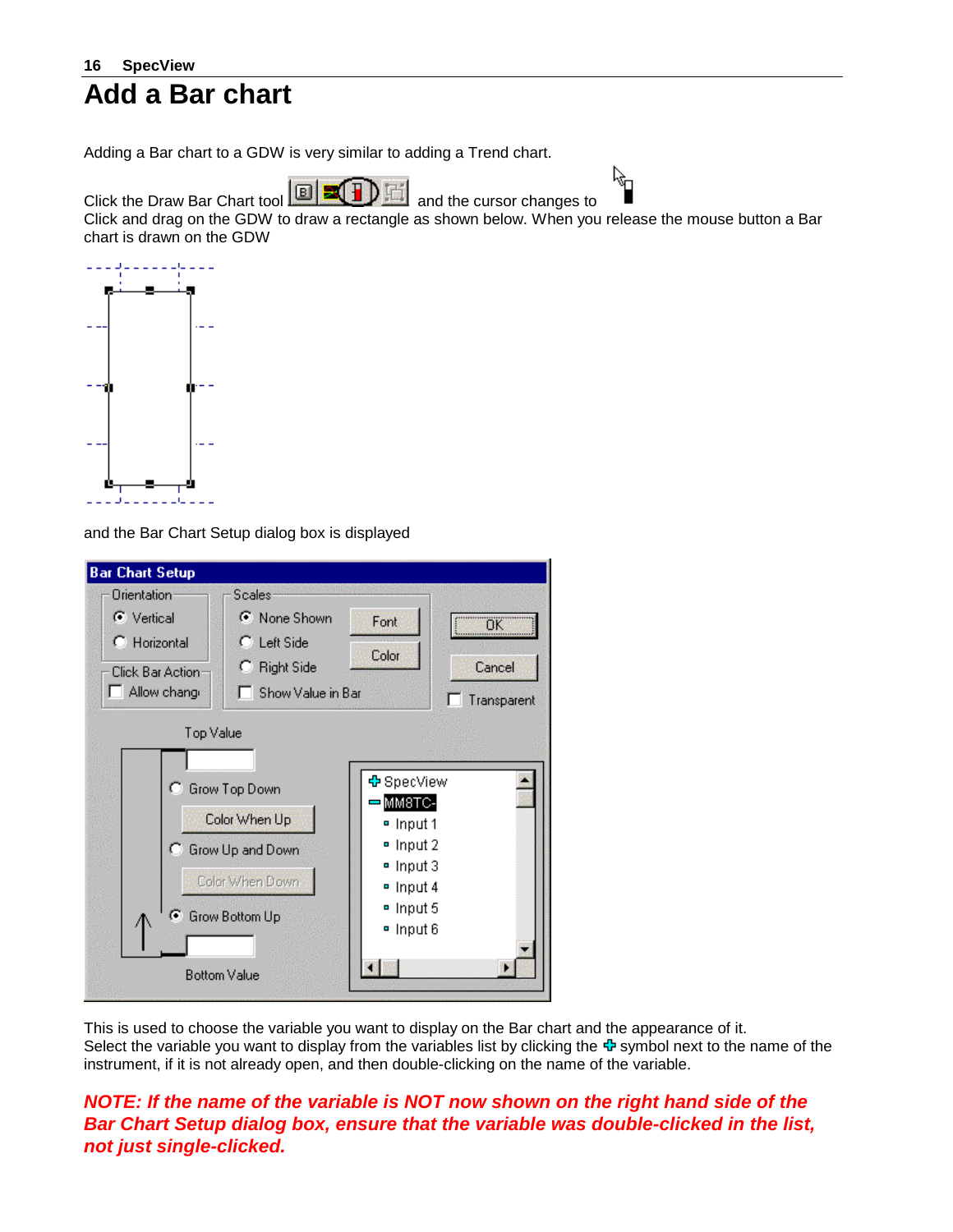<span id="page-16-0"></span>Orientation defines how the value is displayed within the bar chart; **Vertical** for up/down, **Horizontal** for left/right.

Enter a Top Value and a Bottom Value. You can choose the color of the bar, whether the bar grows from the bottom up, from the top down, or both up and down. And in the Scales section of the dialog box you can also choose whether to display a scale for the Bar chart and whether or not to show the value numerically within the bar.

Click the Save tool  $\Box$   $\Box$   $\Box$  again.



*See how it works in Runtime Mode (see page [17\)](#page-17-0)*

# **See how it works in Runtime mode**

Click the Enter Runtime tool  $\mathbb{E}[\mathbb{R}]$  to see how the configuration you have just set up working in Runtime Mode.

Your GDW screen should now look similar to this:



The Instrument View, variable, Trend chart and Bar chart on the first screen of the GDW will be displaying data.

Clicking on the button(s) shown within the Instrument View(s), in this example the **PAR** button, should perform similar actions to clicking on the respective buttons on the front of the actual instruments themselves.

Clicking on the value of the variable, in this case 19.7:

#### MM8TC-1.Input 1: 19.7